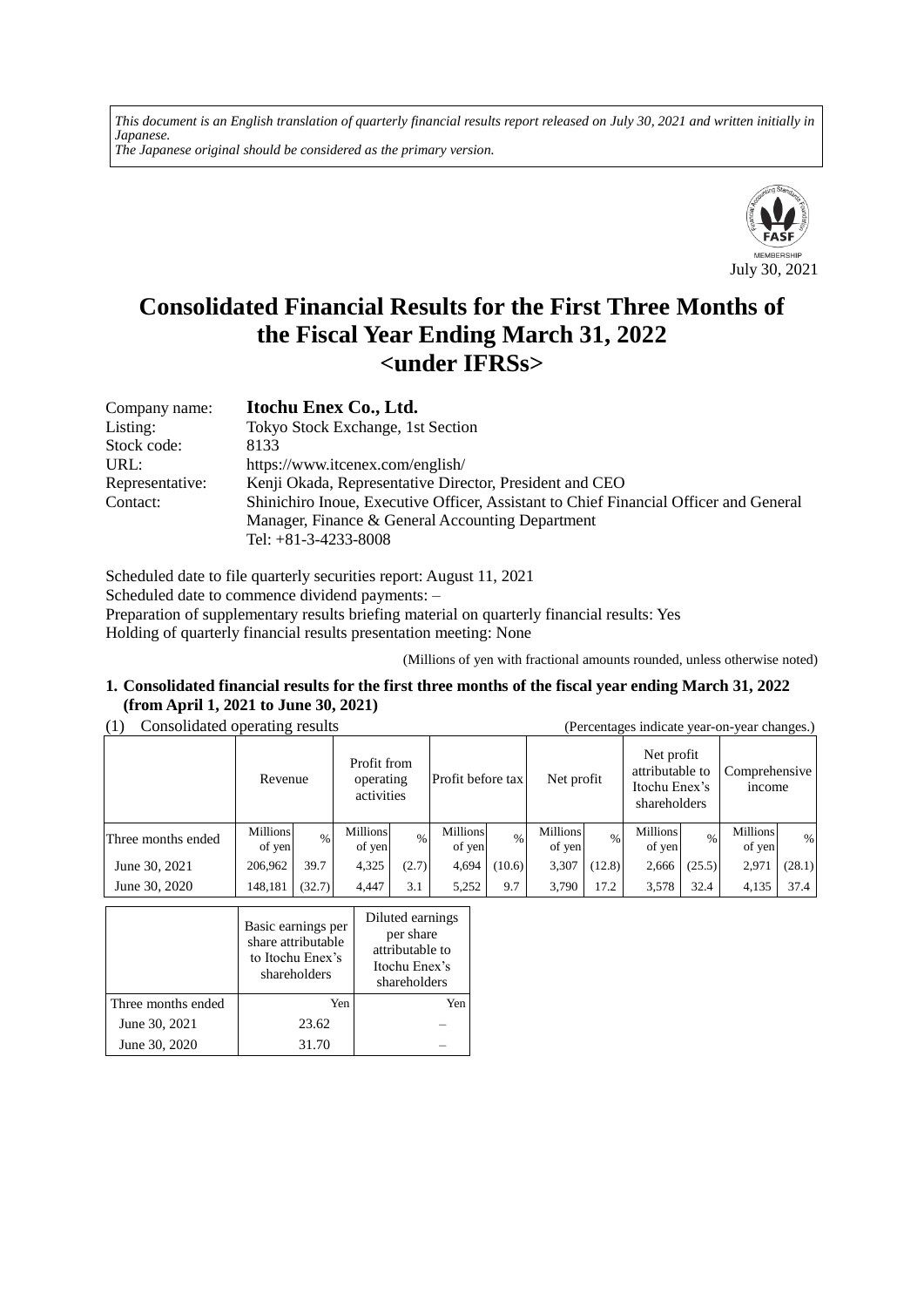### (2) Consolidated financial position

|                | Total assets    | Total equity    | Total shareholders'<br>equity | Ratio of shareholders'<br>equity to total assets |
|----------------|-----------------|-----------------|-------------------------------|--------------------------------------------------|
| As of          | Millions of yen | Millions of yen | Millions of yen               | $\frac{0}{0}$                                    |
| June 30, 2021  | 390,227         | 160,538         | 135,378                       | 34.7                                             |
| March 31, 2021 | 408,327         | 161,399         | 136,233                       | 33.4                                             |

### **2. Cash dividends**

|                                                    |                                | Annual cash dividends per share |                   |                 |       |  |  |  |
|----------------------------------------------------|--------------------------------|---------------------------------|-------------------|-----------------|-------|--|--|--|
|                                                    | First quarter-end              | Second quarter-end              | Third quarter-end | Fiscal year-end | Total |  |  |  |
| Fiscal year ended                                  | Yen                            | Yen                             | Yen               | Yen             | Yen   |  |  |  |
| March 31, 2021                                     | $\qquad \qquad \longleftarrow$ | 22.00                           | -                 | 28.00           | 50.00 |  |  |  |
| Fiscal year ending<br>March 31, 2022               | -                              |                                 |                   |                 |       |  |  |  |
| Fiscal year ending<br>March 31, 2022<br>(Forecast) |                                | 23.00                           | -                 | 23.00           | 46.00 |  |  |  |

Note: Revisions to the forecasts of cash dividends most recently announced: None Breakdown of year-end dividend for the fiscal year ended March 31, 2021: Ordinary dividend of ¥22.00, and anniversary commemorative dividend of ¥6.00

#### **3. Consolidated earnings forecasts for the fiscal year ending March 31, 2022 (from April 1, 2021 to March 31, 2022)**

(Percentages indicate year-on-year changes.)

|                                         |                 | Revenue |                   | Profit from operating<br>activities |                   | Profit before tax |                   | Net profit<br>attributable to Itochu attributable to<br>Enex's shareholders |        |
|-----------------------------------------|-----------------|---------|-------------------|-------------------------------------|-------------------|-------------------|-------------------|-----------------------------------------------------------------------------|--------|
|                                         | Millions of yen |         | % Millions of yen |                                     | % Millions of yen |                   | % Millions of yen | $\%$                                                                        | Yen    |
| Six months ending<br>September 30, 2021 |                 |         |                   |                                     |                   |                   |                   |                                                                             |        |
| Fiscal year ending<br>March 31, 2022    | 800,000         | 8.2     | 20,500            | 6.0                                 | 21,200            | 5.8               | 12,500            | 2.7                                                                         | 110.74 |

Note: Revisions to the consolidated earnings forecasts most recently announced: None

The Company's performance is evaluated on a fiscal year basis. Accordingly, consolidated earnings forecasts for the first six months of fiscal year are not prepared.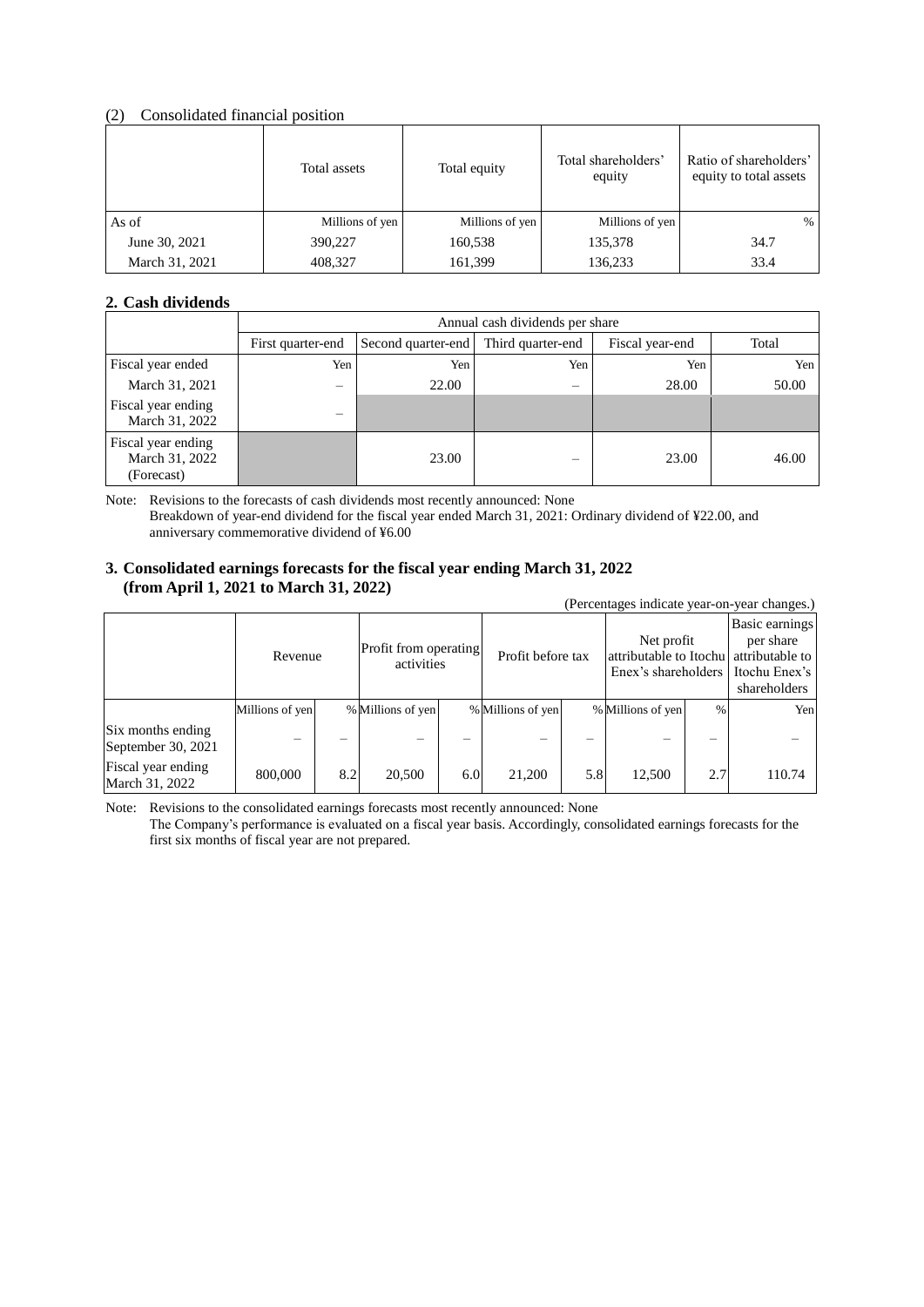**\* Notes**

- (1) Changes in significant subsidiaries during the period (changes in specified subsidiaries resulting in the change in scope of consolidation): None
- (2) Changes in accounting policies and changes in accounting estimates
	- a. Changes in accounting policies required by IFRSs: None
	- b. Changes in accounting policies other than the above: None
	- c. Changes in accounting estimates: None
- (3) Number of issued shares (common stock)
	- a. Total number of issued shares at end of period (including treasury stock)

| As of June 30, 2021  | 116,881,106 shares |
|----------------------|--------------------|
| As of March 31, 2021 | 116,881,106 shares |

#### b. Number of treasury stock at end of period

| As of June 30, 2021  | 4,000,463 shares |
|----------------------|------------------|
| As of March 31, 2021 | 4,000,323 shares |

c. Average number of outstanding shares during period (cumulative from the beginning of the fiscal year)

| For the three months ended June 30, 2021 | 112,880,697 shares |  |  |
|------------------------------------------|--------------------|--|--|
| For the three months ended June 30, 2020 | 112,880,522 shares |  |  |

- \* Quarterly financial results reports are exempt from quarterly review conducted by certified public accountants or an audit corporation.
- \* Proper use of earnings forecasts, and other special notes

(Caution regarding forward-looking statements and others)

The forecasts and other forward-looking statements in this report are based on information currently available to the Company and on certain assumptions deemed to be reasonable by the Company. Actual business and other results may significantly differ from these forecasts due to various factors.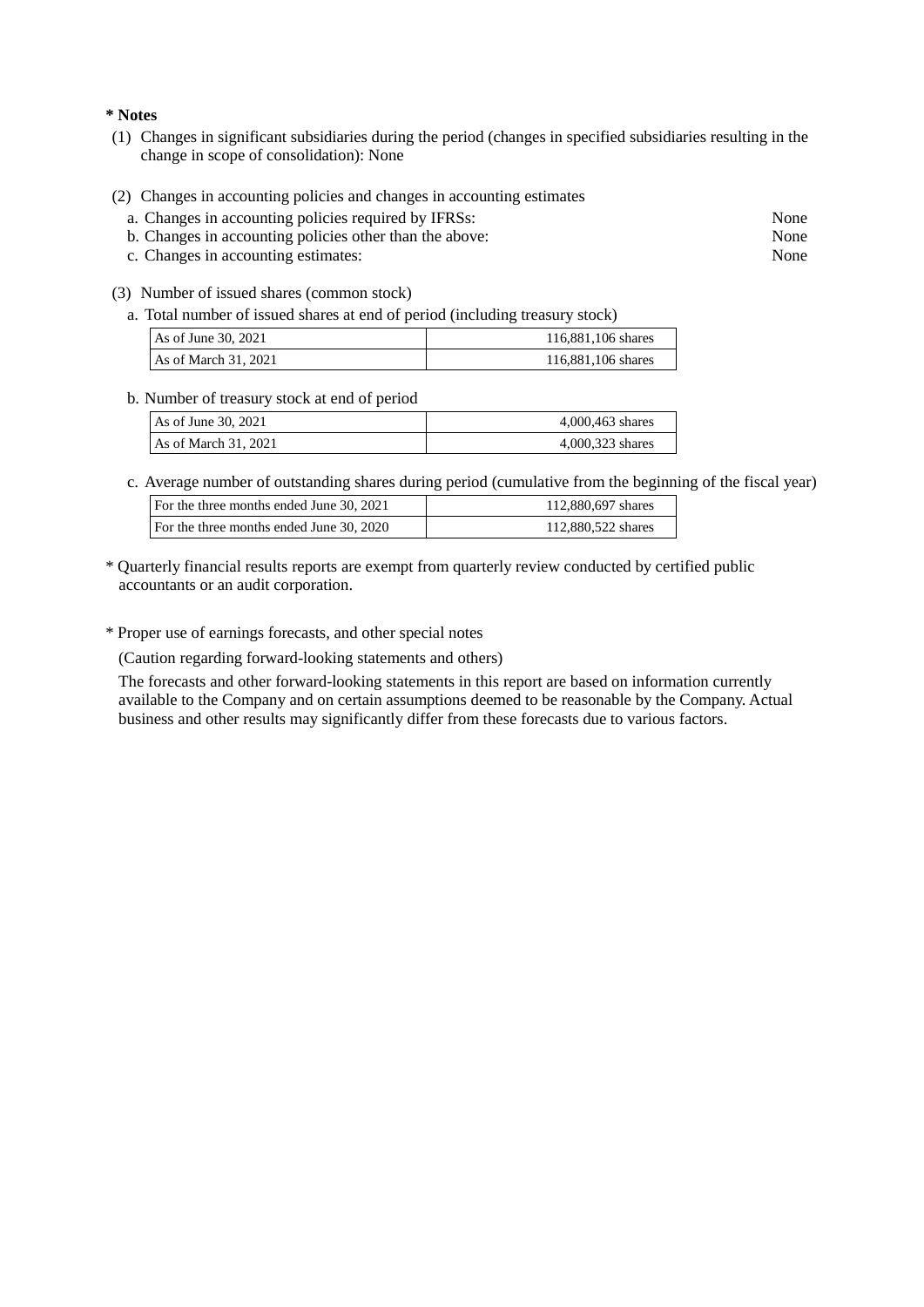**Contents of Attached Materials**

| 2. Condensed Quarterly Consolidated Financial Statements and Significant Notes Thereto  9 |  |
|-------------------------------------------------------------------------------------------|--|
|                                                                                           |  |
|                                                                                           |  |
|                                                                                           |  |
|                                                                                           |  |
|                                                                                           |  |
|                                                                                           |  |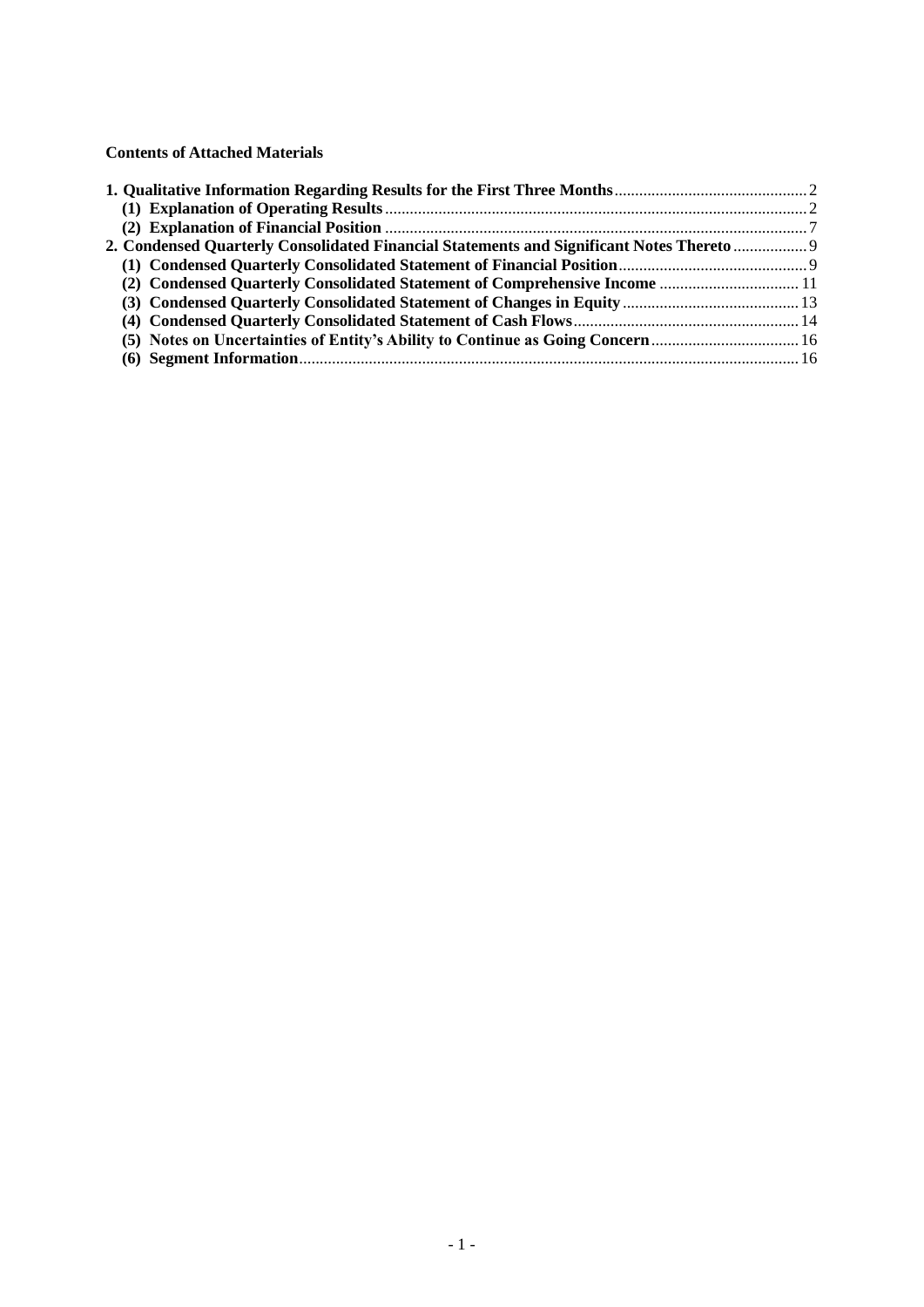# <span id="page-4-0"></span>**1. Qualitative Information Regarding Results for the First Three Months**

# <span id="page-4-1"></span>**(1) Explanation of Operating Results**

1) Results of operations

During the first three months ended June 30, 2021, the Japanese economy continued to face a situation of stagnation in economic activities, as in the first quarter of the previous fiscal year, due to a decline in consumer spending caused by voluntary stay-at-home directives due to the spread of the novel coronavirus disease (COVID-19) and requests by local authorities to refrain from business activities. As of July 2021, there has been little movement towards recovery of economic activity, and the future outlook remains extremely uncertain due to factors such as another increase in the number of people infected with COVID-19.

In response, the Group has established the "emergency headquarters for tackling the coronavirus pandemic," headed by the President, to carry out appropriate company-wide management by deciding on and executing company-wide policies and necessary measures, and by continuously collecting and spreading information internally and externally. In addition, with "employee safety" and "infection prevention" as the Company's top priorities, we are working to reduce the risk of infection through telecommuting, working at staggered hours and thorough disinfection of business sites, as well as to increase operational efficiency by improving the communication network environment necessary for the execution of business.

In terms of business, we are promoting our business in accordance with our two-year medium-term business plan "SHIFT! 2022" which was newly formulated in April 2021.

# Overview of medium-term business plan

1. Name of the plan: SHIFT! 2022



- 2. Period: Two years (FY2021 to FY2022)
- 

3. Basic policy: *Bases, Environment and Energy, and Human Resources Bases*

- Further enhancement of domestic sale network and customer base
- Active promotion of B-to-C business utilizing digital transformation

Strengthening of overseas business development with a focus on Asia *Environment and Energy*

- Forays into untapped areas with environmental products, electricity and various other forms of energy
- Further expansion of the electric power business from generation to selling, especially with renewable energy
- Enhancing environmental technical capabilities and expand offerings of low-carbon and decarbonized products

*Human Resources*

- Cultivating multi-talented human resources who will flourish in Japan and overseas
- Promoting diversity and fostering a diverse range of values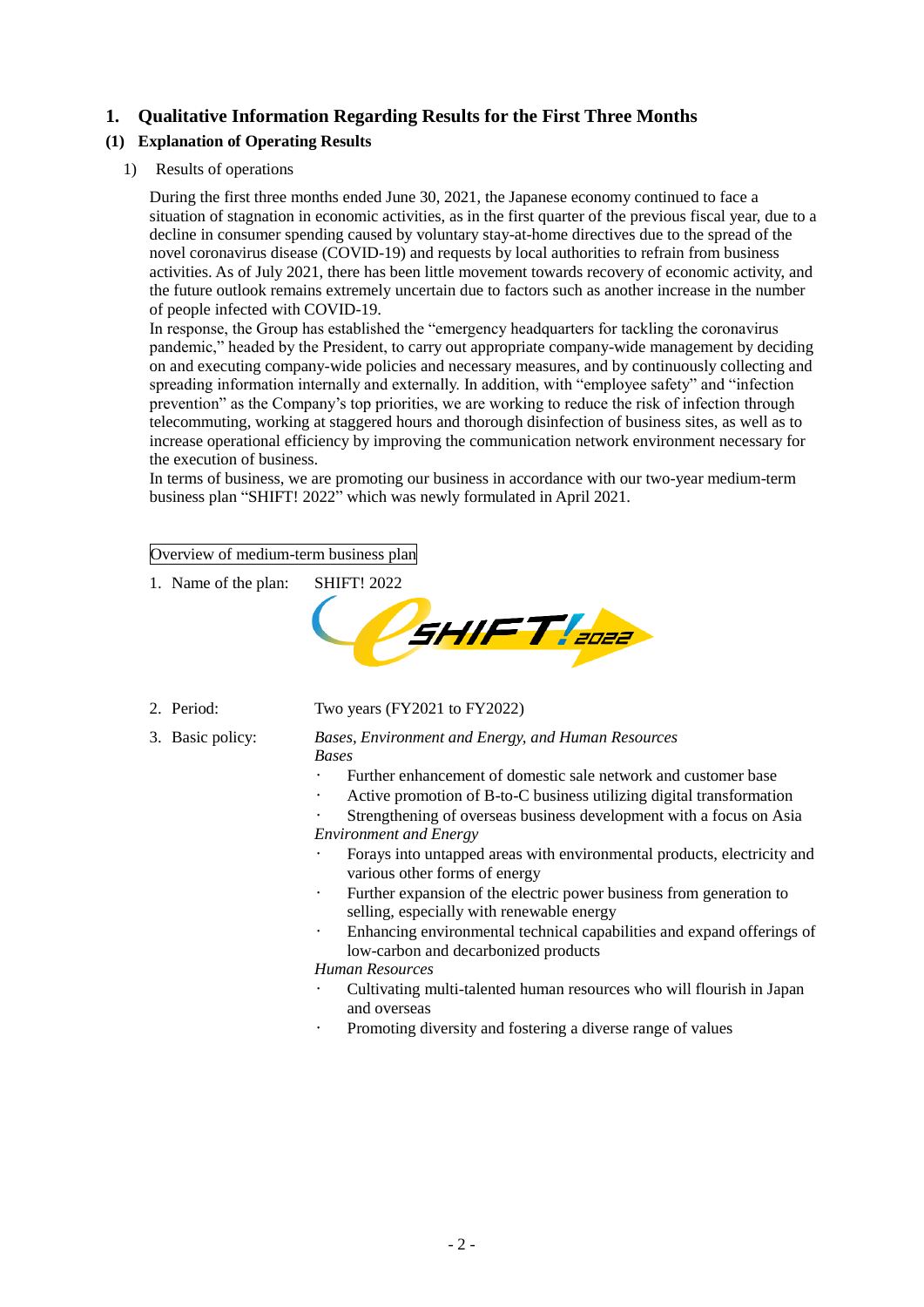### 4. Quantitative plan (FY2021):

Target Consolidated Results for FY2021

- (1) Net profit attributable to Itochu Enex's shareholders: ¥12.5 billion
- (2) ROE: 9.0% or more
- Management indicators
- (1) Substantive operating cash flows\*1: ¥30.0 billion or more each fiscal period
- (2) Consolidated dividend payout ratio: 40% or more
- (3) New investment (cumulative total over two fiscal years): ¥60.0 billion

 $(M)$ lions of  $(9)$ 

(\*1) Substantive operating cash flows excludes working capital, etc. from cash flows from operating activities.

The operating results for the three months ended June 30, 2021 are as follows.

|                                                       | Three months ended<br>June 30, 2020 | Three months ended<br>June 30, 2021 | $(1$ VIIIIIIOIIS UI $\sqrt{1}$ CII<br>Change |
|-------------------------------------------------------|-------------------------------------|-------------------------------------|----------------------------------------------|
| Revenue                                               | 148,181                             | 206,962                             | 58,781                                       |
| Profit from operating activities                      | 4,447                               | 4,325                               | (122)                                        |
| Net profit attributable to Itochu Enex's shareholders | 3,578                               | 2,666                               | (912)                                        |

Revenue was ¥206,962 million (up 39.7% year on year). This was mainly due to an increase in selling prices of domestic petroleum products resulting from higher crude oil prices.

Revenue was ¥4,325 million (down 2.7% year on year). This was mainly due to recovery of sales in the automobile dealership business, and although there was a reaction to the temporary revenue from operations that captured crude oil price fluctuations in the same period of the previous year, the impact of COVID-19 has been reduced year on year and sales volume is on a recovery track. Net profit attributable to Itochu Enex's shareholders was ¥2,666 million (down 25.5% year on year). This was mainly due to changes in income from consolidated subsidiaries and equity method affiliates.

### 2) Results of operations by segment

Results of operations by segment are as follows.

#### **Home-Life Division**

|                                                       |                                     |                                     | (Millions of yen) |
|-------------------------------------------------------|-------------------------------------|-------------------------------------|-------------------|
|                                                       | Three months ended<br>June 30, 2020 | Three months ended<br>June 30, 2021 | Change            |
| Revenue                                               | 15,766                              | 18,015                              | 2,249             |
| <b>Profit from operating activities</b>               | 57                                  | 338                                 | 281               |
| Net profit attributable to Itochu Enex's shareholders | 173                                 | 365                                 | 192               |

In LP gas business of the Home-Life Division during the three months ended June 30, 2021, the number of customers under direct LP gas supply contracts increased by approximately 1,000 from the end of the previous fiscal year to approximately 553,000 as a result of activities to acquire new customers and sales rights in the LP gas business. Although demand for automotive gas for commercial and industrial use, which was affected by COVID-19 in the previous fiscal year, is on a recovery trend, overall LP gas sales volume remained at the same level year on year due to a decrease in volume for households caused by the settling down of demand from staying at home and a decrease in wholesale sales.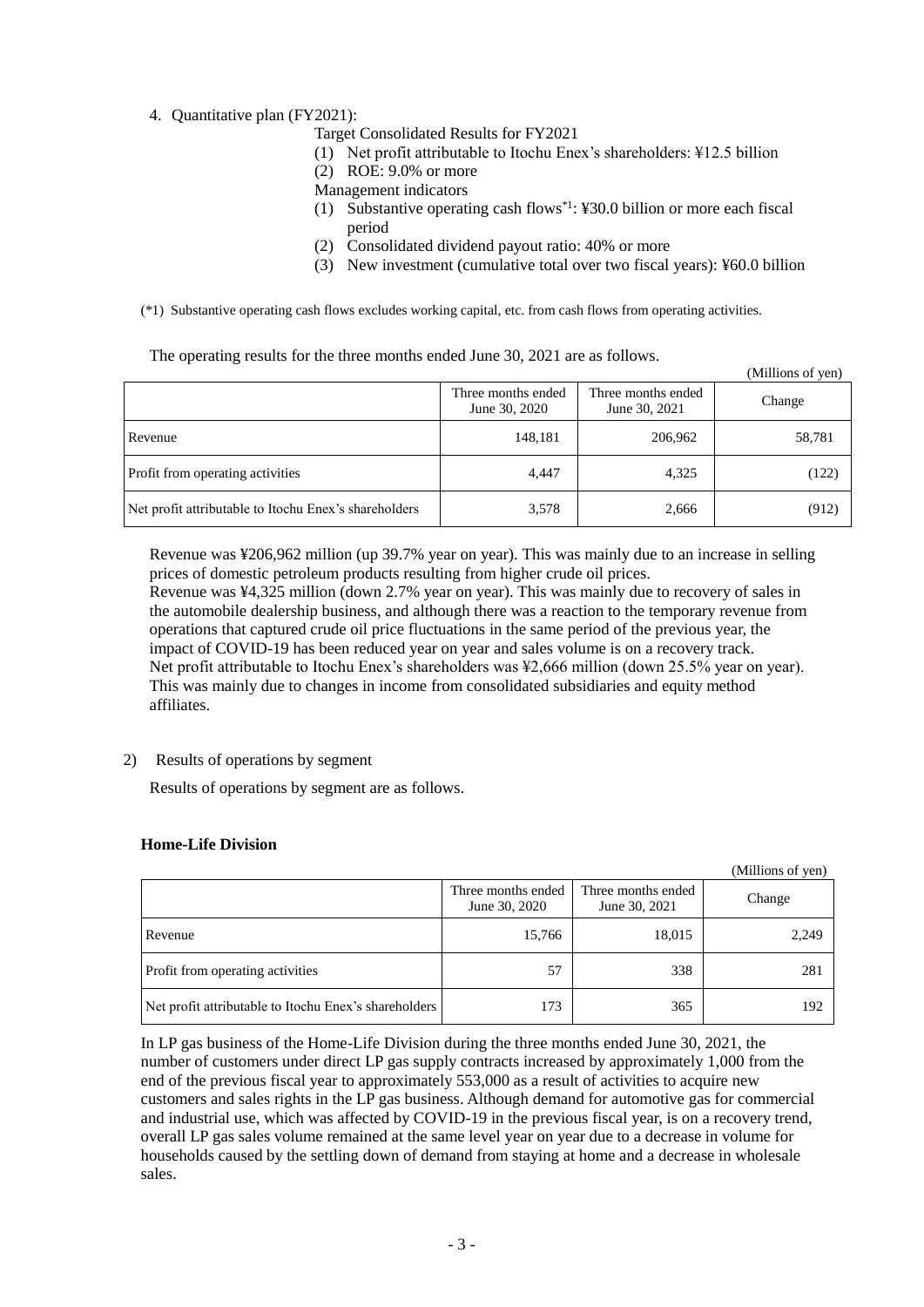Regarding sales of electricity for households, the division promoted the expansion of the customer base by focusing mainly on selling LP gas as a set. As a result, the number of supply contracts was a total of approximately 112,000 (an increase of approximately 3,000 from the end of the previous fiscal year).

In the industrial gas sales business, although sales volume of nitrogen gas decreased year on year due to a rebound from the special demand in the first quarter of the previous fiscal year, sales volume of other gas types increased year on year due to a recovery in the utilization rates of the customer plants to which we are supplying other industrial gas.

As a result of these activities, the operating results for the three months ended June 30, 2021 are as follows.

Revenue was ¥18,015 million (up 14.3% year on year). This was mainly due to an increase in selling prices resulting from higher LP gas import prices.

Profit from operating activities was ¥338 million (up 493.0% year on year). Net profit attributable to Itochu Enex's shareholders was ¥365 million (up 111.0% year on year). This was due mainly to the impact of inventories in relation to an increase in the LP gas import price.

#### **Car-Life Division**

(Millions of yen)

|                                                       | Three months ended<br>June 30, 2020 | Three months ended<br>June 30, 2021 | Change |
|-------------------------------------------------------|-------------------------------------|-------------------------------------|--------|
| Revenue                                               | 81,682                              | 115,181                             | 33,499 |
| Profit from operating activities                      | 908                                 | 1,494                               | 586    |
| Net profit attributable to Itochu Enex's shareholders | 633                                 | 730                                 | 97     |

Looking at the Car-Life Division during the three months ended June 30, 2021, in the Car-Life Stations (CS)\*2 business, the number of the CS was 1,673, a decrease of 14 from the end of the previous fiscal year. Sales volumes of petroleum products were up year on year as sales volume of gasoline and diesel fuel picked up slightly compared to the same period of the previous year, which saw a significant decline, despite the fact that impact of the spread of COVID-19 still remains.

In the automotive business, our car dealer business subsidiary OSAKA CAR LIFE GROUP CO., LTD. achieved an increase in overall sales volume year on year due to the recovery of sales of new models and other vehicles.

As a result of these activities, the operating results for the three months ended June 30, 2021 are as follows.

Revenue was ¥115,181 million (up 41.0% year on year). This was mainly due to an increase in sales prices of domestic petroleum products linked to crude oil prices and an increase in sales volume.

Profit from operating activities was ¥1,494 million (up 64.5% year on year). Net profit attributable to Itochu Enex's shareholders was ¥730 million (up 15.3% year on year). This was mainly due to the contribution of revenue in the automotive business.

(\*2) Car-Life Stations: Car-Life Stations are service stations offering multiple services provided by the Company.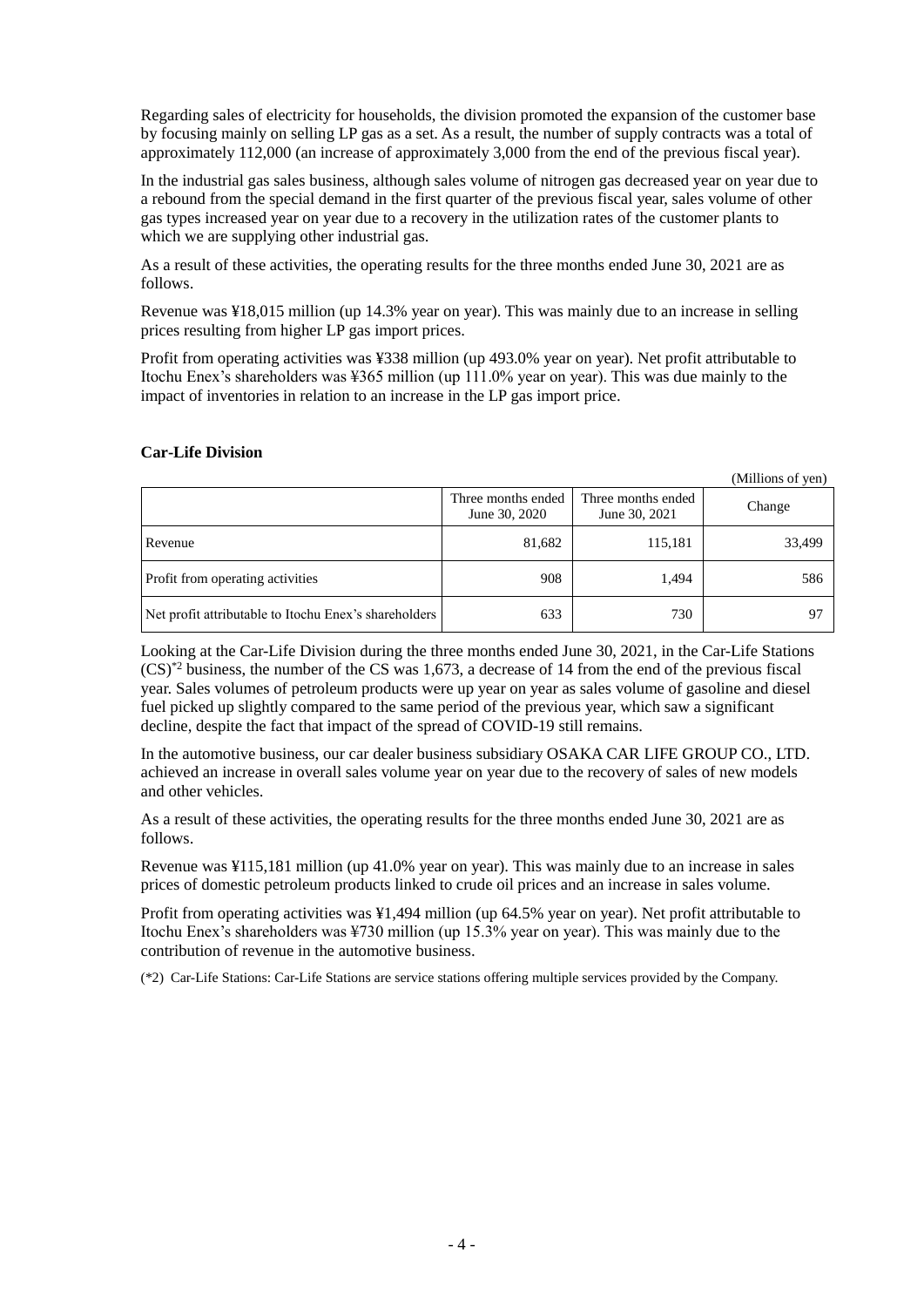#### **Industrial Business Division**

|                                                       |                                     |                                     | (Millions of yen) |
|-------------------------------------------------------|-------------------------------------|-------------------------------------|-------------------|
|                                                       | Three months ended<br>June 30, 2020 | Three months ended<br>June 30, 2021 | Change            |
| Revenue                                               | 32,262                              | 55,863                              | 23,601            |
| Profit from operating activities                      | 1,730                               | 797                                 | (933)             |
| Net profit attributable to Itochu Enex's shareholders | 1,539                               | 569                                 | (970)             |

Looking at the Industrial Business Division, during the three months ended June 30, 2021, the asphalt sales business conducted its sales activities with an awareness of profitability, despite a decrease in sales volume. In the marine fuel sales business, although sales volume for domestic vessels increased year on year as a result of winning supply for new routes from existing customers, sales volume for ocean-going vessels decreased, resulting in a year-on-year decline. In the corporate fleet fuel card business, sales volume increased year on year due to the success of new customer development in the previous consolidated fiscal year. As for sales of AdBlue®\*3 and GTL fuel\*4, which we are working on as part of our environmental impact reduction business, we have established a supply system and are steadily developing sales channels. With regard to next-generation fuels, we established a council for the early social implementation of marine ammonia fuel, and started a sales demonstration for renewable diesel for land transportation.

As a result of these activities, the operating results for the three months ended June 30, 2021 are as follows.

Revenue was ¥55,863 million (up 73.2% year on year). This was mainly due to the increase in unit sales prices of industrial petroleum products resulting from higher crude oil prices.

Profit from operating activities was ¥797 million (down 53.9% year on year). Net profit attributable to Itochu Enex's shareholders was ¥569 million (down 63.0% year on year). This was mainly due to such factors as the reaction to the temporary revenue from operations capturing crude oil price fluctuations in the first quarter of the previous fiscal year.

- (\*3) AdBlue® is a world-standard High-Grade Aqueous Urea used in the decomposition and detoxification of diesel exhaust. (AdBlue® is a registered trademark of Verband der Automobilindustrie e.V.(VDA).)
- (\*4) Abbreviation for gas to liquids, a clean diesel replacement fuel made from natural gas with low environmental impact.

|                                                       |                                     |                                     | (Millions of yen) |
|-------------------------------------------------------|-------------------------------------|-------------------------------------|-------------------|
|                                                       | Three months ended<br>June 30, 2020 | Three months ended<br>June 30, 2021 | Change            |
| Revenue                                               | 18,471                              | 17,903                              | (568)             |
| Profit from operating activities                      | 1,474                               | 1,580                               | 106               |
| Net profit attributable to Itochu Enex's shareholders | 1,111                               | 961                                 | (150)             |

#### **Power & Utility Division**

In the electric power business of the Power & Utility Division, during the three months ended June 30, 2021, high-voltage power sales volumes\*5 increased year on year due to an increase in the number of contracts for business users. Low-voltage sales volume also increased year on year due to an increase in the number of contracts, particularly for households.

In the heat supply business<sup>\*6</sup>, heat demand was almost the same volume year on year due to the impact of the declaration of a state of emergency caused by the spread of COVID-19, as was the case last year, which resulted in tenants to which we are supplying heat shortening their business hours and working from home.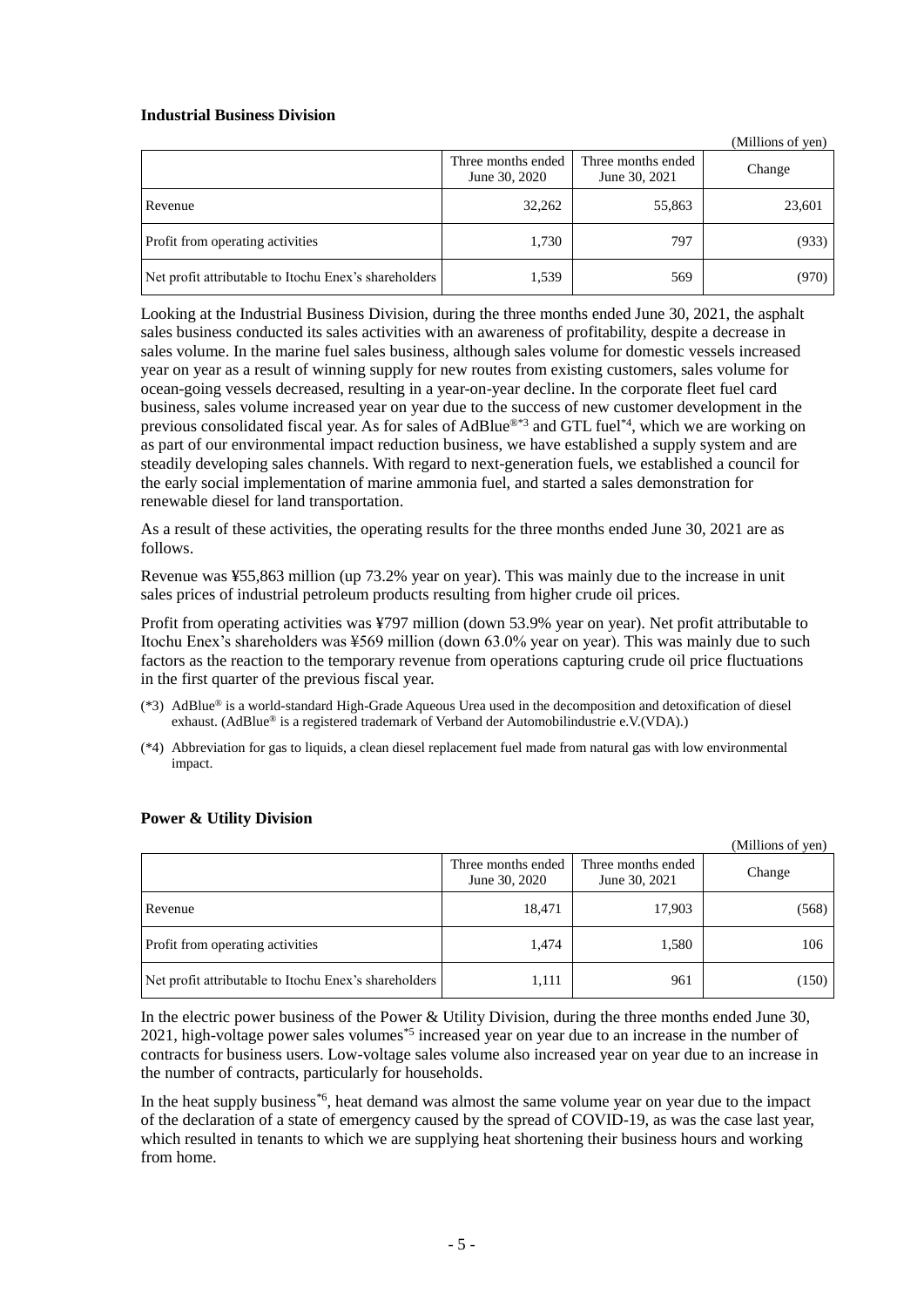As a result of these activities, the operating results for the three months ended June 30, 2021 are as follows.

Revenue was ¥17,903 million (down 3.1% year on year). This was mainly due to the impact of accounting treatment associated with the change in contract type with Kyushu Electric Power in the electric power business.

Profit from operating activities was ¥1,580 million (up 7.2% year on year). This was mainly due to an improvement in wholesale margins in the sales of electricity. Net profit attributable to Itochu Enex's shareholders was ¥961 million (down 13.5% year on year). This was mainly due to a decrease in income from equity method affiliates.

- (\*5) Electricity sales volume includes brokerage volume for both high voltage and low voltage.
- (\*6) Heat supply business: The heat supply business supplies cold and hot water for air conditioning to multiple office buildings and other buildings from a heat source plant using pipes.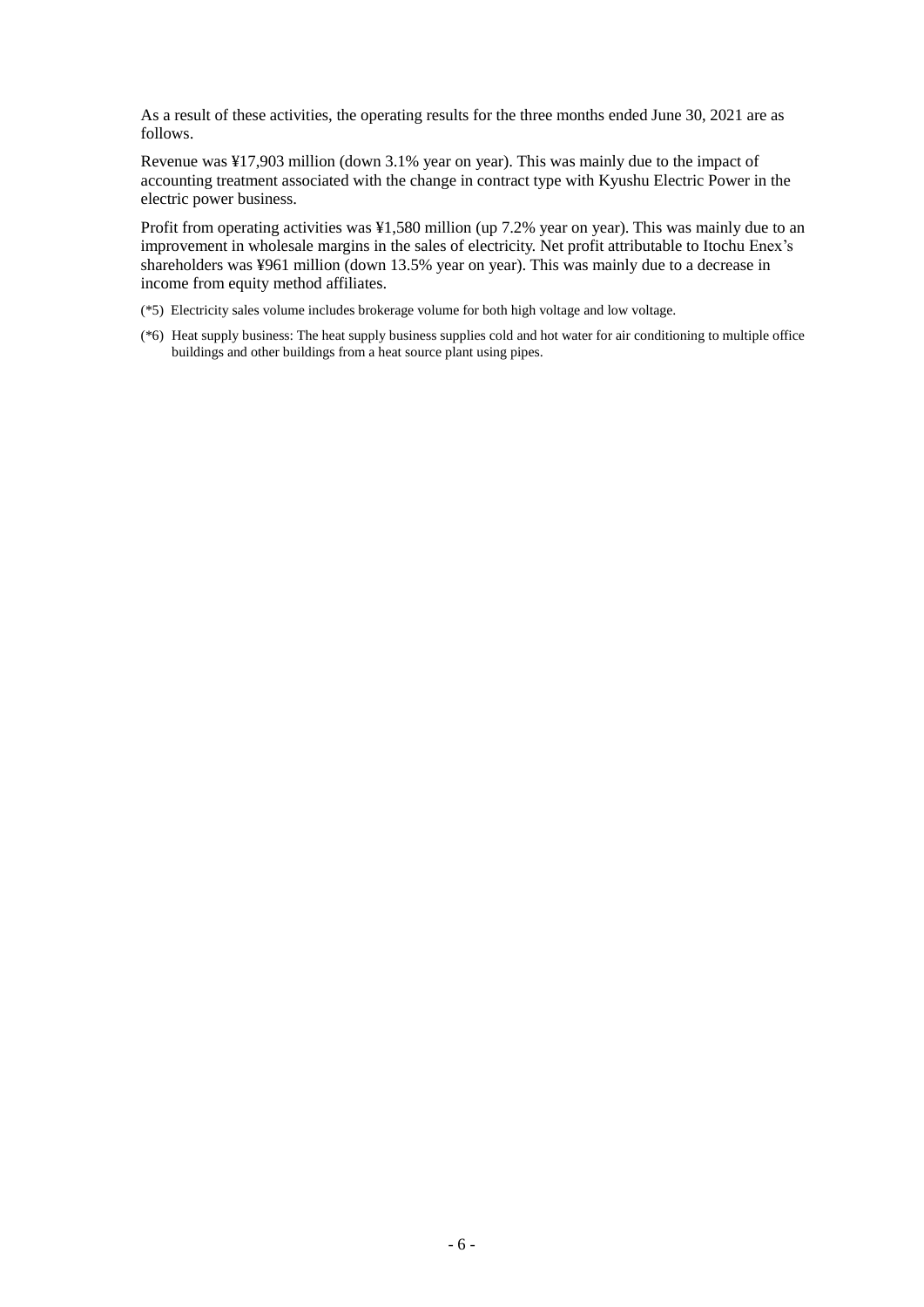# <span id="page-9-0"></span>**(2) Explanation of Financial Position**

# **Assets, liabilities and equity**

|                          | As of March 31, 2021 | As of June 30, 2021 | (TVITHIOITS OF YELL)<br>Change |
|--------------------------|----------------------|---------------------|--------------------------------|
| Total assets             | 408,327              | 390,227             | (18,100)                       |
| <b>Total liabilities</b> | 246,928              | 229,689             | (17,239)                       |
| Total equity             | 161,399              | 160,538             | (861)                          |

 $(ML11)$ 

Total assets amounted to ¥390,227 million as of June 30, 2021, a decrease of ¥18,100 million from March 31, 2021. This was mainly due to a decrease in trade receivables of ¥12,388 million due to seasonal items. Total liabilities amounted to ¥229,689 million, a decrease of ¥17,239 million from March 31, 2021. This was mainly due to a decrease in trade payables of ¥12,267 million due to seasonal items. Total equity totaled ¥160,538 million, a decrease of ¥861 million from March 31, 2021, due to factors including an increase of ¥2,666 million from net profit attributable to Itochu Enex's shareholders and a decrease of ¥3,810 million by payment of cash dividends.

# **Cash flows**

While taking COVID-19 into consideration, the Group will use the cash flow generated from its core businesses to expand peripheral businesses, develop new business areas, and aggressively promote investment in environment-related businesses.

With respect to financing capacity for the time being, we have sufficiently secured account overdraft facilities and commercial paper issuance facilities, in addition to maintaining ample cash and cash equivalents. Moreover, we are essentially free of debt amid a situation where we have maintained healthy levels of debt thus far, which is currently reflected by our net debt-equity ratio (net DER) of negative 0.10 times.

|                                                                 |                                     |                                     | (Millions of yen) |
|-----------------------------------------------------------------|-------------------------------------|-------------------------------------|-------------------|
|                                                                 | Three months ended<br>June 30, 2020 | Three months ended<br>June 30, 2021 | Change            |
| Cash flows from operating activities                            | 16,317                              | 5,925                               | (10,392)          |
| Cash flows from investing activities                            | 8,452                               | (2,706)                             | (11, 158)         |
| [Free cash flows]                                               | [24,769]                            | [3,219]                             | [(21,550)]        |
| Cash flows from financing activities                            | 2,928                               | (4,379)                             | (7,307)           |
| Net increase (decrease) in cash and cash<br>equivalents         | 27,697                              | (1,160)                             | (28, 857)         |
| Effect of exchange rate changes on cash and cash<br>equivalents | (8)                                 | 2                                   | 10                |
| Cash and cash equivalents at the end of the<br>period           | 46,932                              | 33,683                              | (13,249)          |

Cash and cash equivalents (net cash) totaled ¥33,683 million as of June 30, 2021, down ¥1,158 million from March 31, 2021.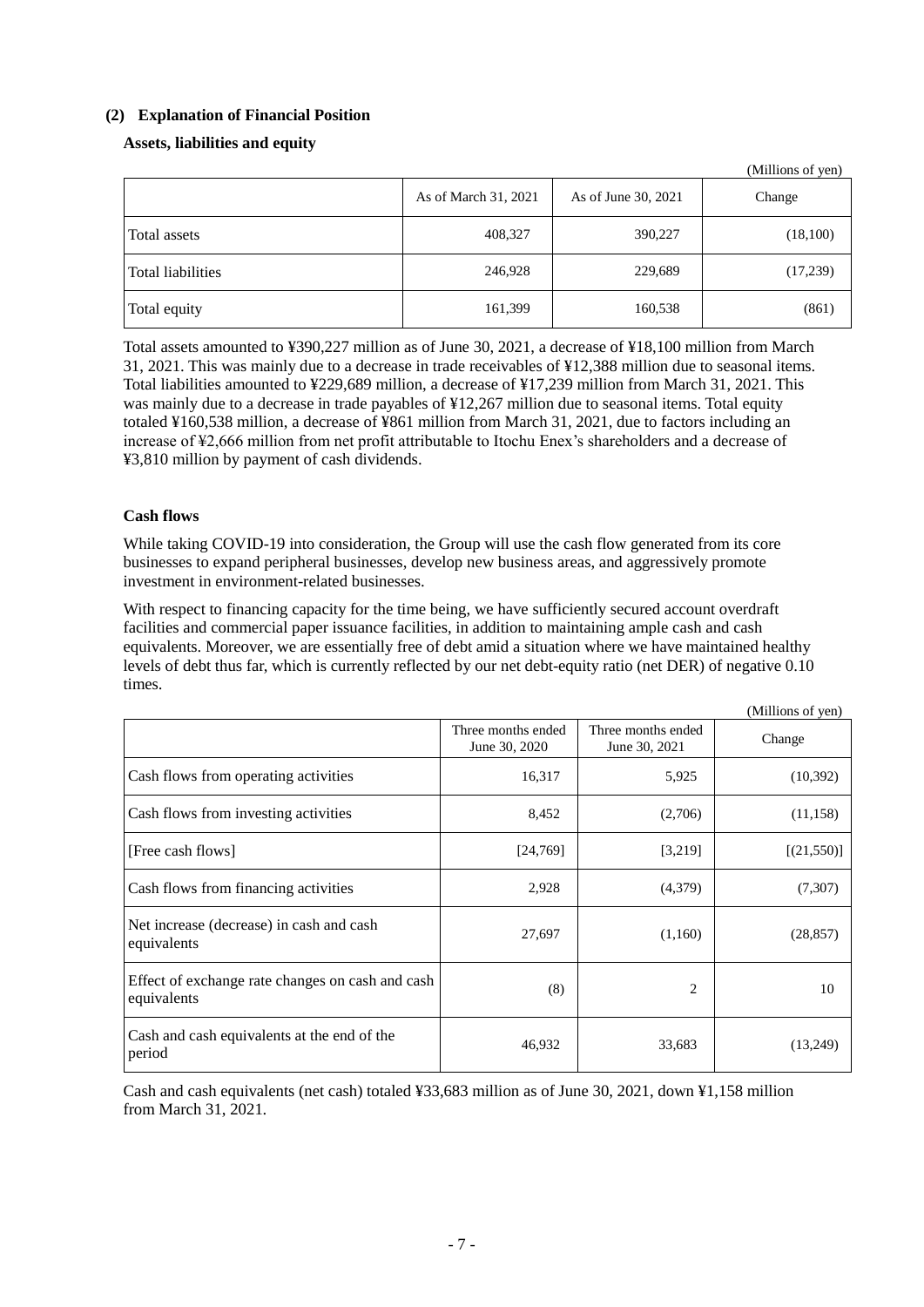#### *Cash flows from operating activities*

|                                       |                                     |                                     | (Millions of yen) |
|---------------------------------------|-------------------------------------|-------------------------------------|-------------------|
|                                       | Three months ended<br>June 30, 2020 | Three months ended<br>June 30, 2021 | Change            |
| Cash flows from operating activities  | 16,317                              | 5,925                               | (10, 392)         |
| Changes in working capital and others | 8,818                               | 161                                 | (8,657)           |
| *Real operating cash flow             | 7,499                               | 5,764                               | (1,735)           |

\*Excludes working capital, etc. from cash flows from operating activities.

Operating activities provided net cash of ¥5,925 million. Major items included profit before tax of ¥4,694 million, depreciation and amortization of ¥5,097 million, and income taxes paid of ¥4,186 million. Net cash provided decreased by ¥10,392 million year on year due to an increase in receivables caused by rising oil prices. Moreover, real operating cash flow decreased ¥1,735 million year on year.

### *Cash flows from investing activities*

The Group has always made investments with an awareness of capital efficiency based on our investment strategy.

In the two years of the "SHIFT! 2022" medium-term business plan, we plan to invest a total of ¥60.0 billion, ¥30.0 billion to maintain and strengthen the important revenue base that generates cash, and ¥30.0 billion to invest in growth, such as renewable energy, environment-friendly business, and overseas business.

Investing activities used net cash of ¥2,706 million. The main factors were as follows: cash used included the purchase of property, plant and equipment and investment property of ¥2,668 million, purchase of intangible assets of ¥543 million, while cash was provided by proceeds from sales and redemption of investments (including investments accounted for by the equity method) of ¥436 million and proceeds from sales of property, plant and equipment and investment property of ¥273 million. Net cash used increased ¥11,158 million year on year.

### *Cash flows from financing activities*

The Group aims to streamline Group-wide financing activities to enhance our corporate value. Enhancing Group-wide financial management through the introduction of our Group Financial System\* resulted in ¥4,379 million in funds used for financing activities. This was mainly due to repayments of lease liabilities of ¥2,798 million, proceeds from short-term borrowings of ¥2,398 million, and cash dividends paid to Itochu Enex's shareholders of ¥3,164 million. Net cash used increased ¥7,307 million year on year.

\*The Group Financial System streamlines fund management and procurement costs by sharing funds within the Group.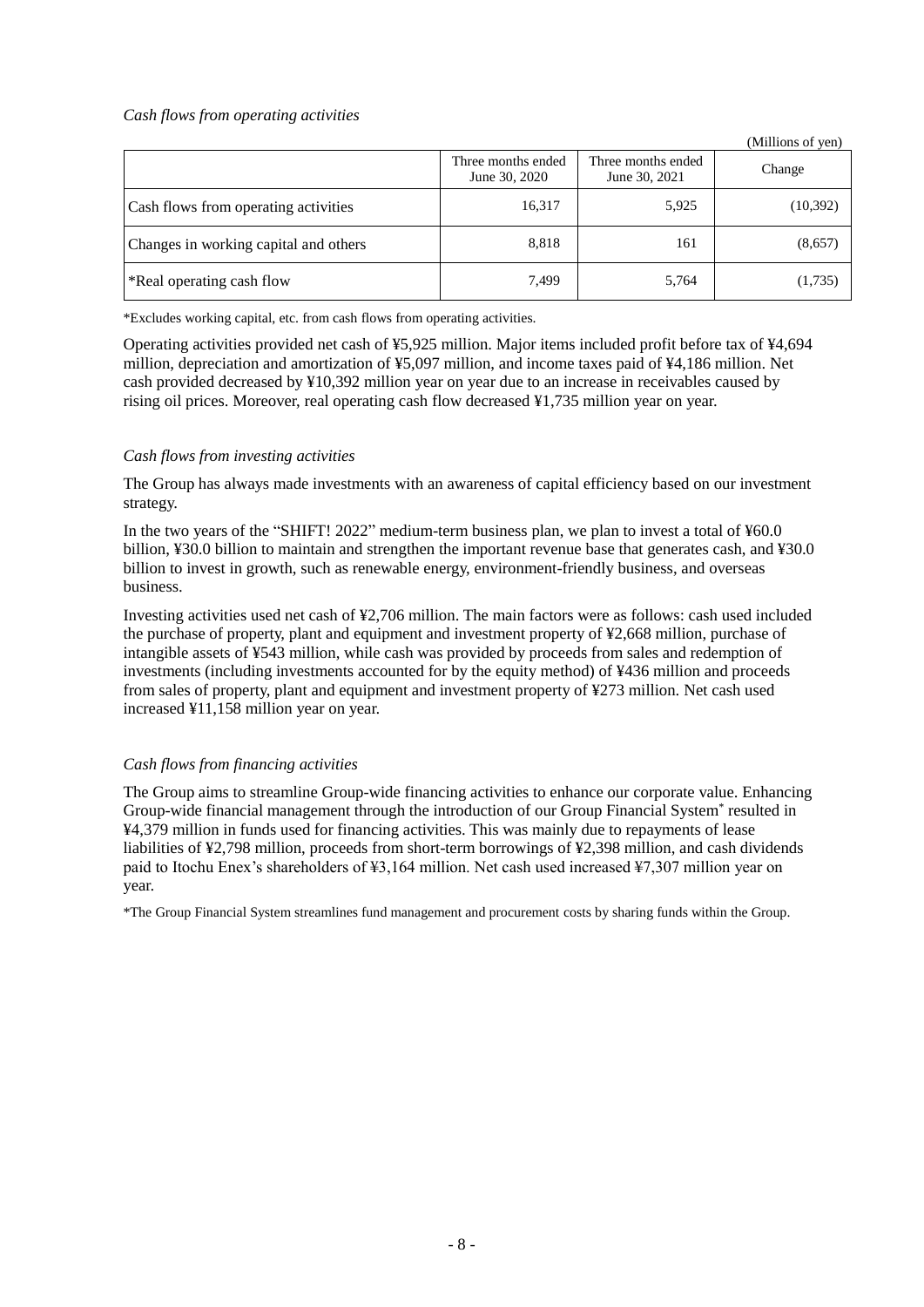# <span id="page-11-0"></span>**2. Condensed Quarterly Consolidated Financial Statements and Significant Notes Thereto**

|                                                     |                         | (Millions of yen)      |
|-----------------------------------------------------|-------------------------|------------------------|
|                                                     | As of<br>March 31, 2021 | As of<br>June 30, 2021 |
| <b>ASSETS</b>                                       |                         |                        |
| Current assets                                      |                         |                        |
| Cash and cash equivalents                           | 34,841                  | 33,683                 |
| Trade receivables                                   | 99,764                  | 87,376                 |
| Other current financial assets                      | 17,900                  | 15,236                 |
| Inventories                                         | 25,495                  | 23,963                 |
| Income taxes receivable                             | 3,055                   | 3,806                  |
| Trade advances paid                                 | 100                     | 99                     |
| Other current assets                                | 2,710                   | 3,783                  |
| Total current assets                                | 183,865                 | 167,946                |
| Non-current assets                                  |                         |                        |
| Investments accounted for by the equity method      | 29,437                  | 28,125                 |
| Other investments                                   | 4,246                   | 3,817                  |
| Non-current financial assets other than investments | 10,330                  | 10,462                 |
| Property, plant and equipment                       | 136,291                 | 135,438                |
| Investment property                                 | 12,797                  | 12,739                 |
| Goodwill                                            | 521                     | 521                    |
| Intangible assets                                   | 19,688                  | 19,834                 |
| Deferred tax assets                                 | 9,728                   | 9,312                  |
| Other non-current assets                            | 1,424                   | 2,033                  |
| Total non-current assets                            | 224,462                 | 222,281                |
| Total assets                                        | 408,327                 | 390,227                |

# <span id="page-11-1"></span>**(1) Condensed Quarterly Consolidated Statement of Financial Position**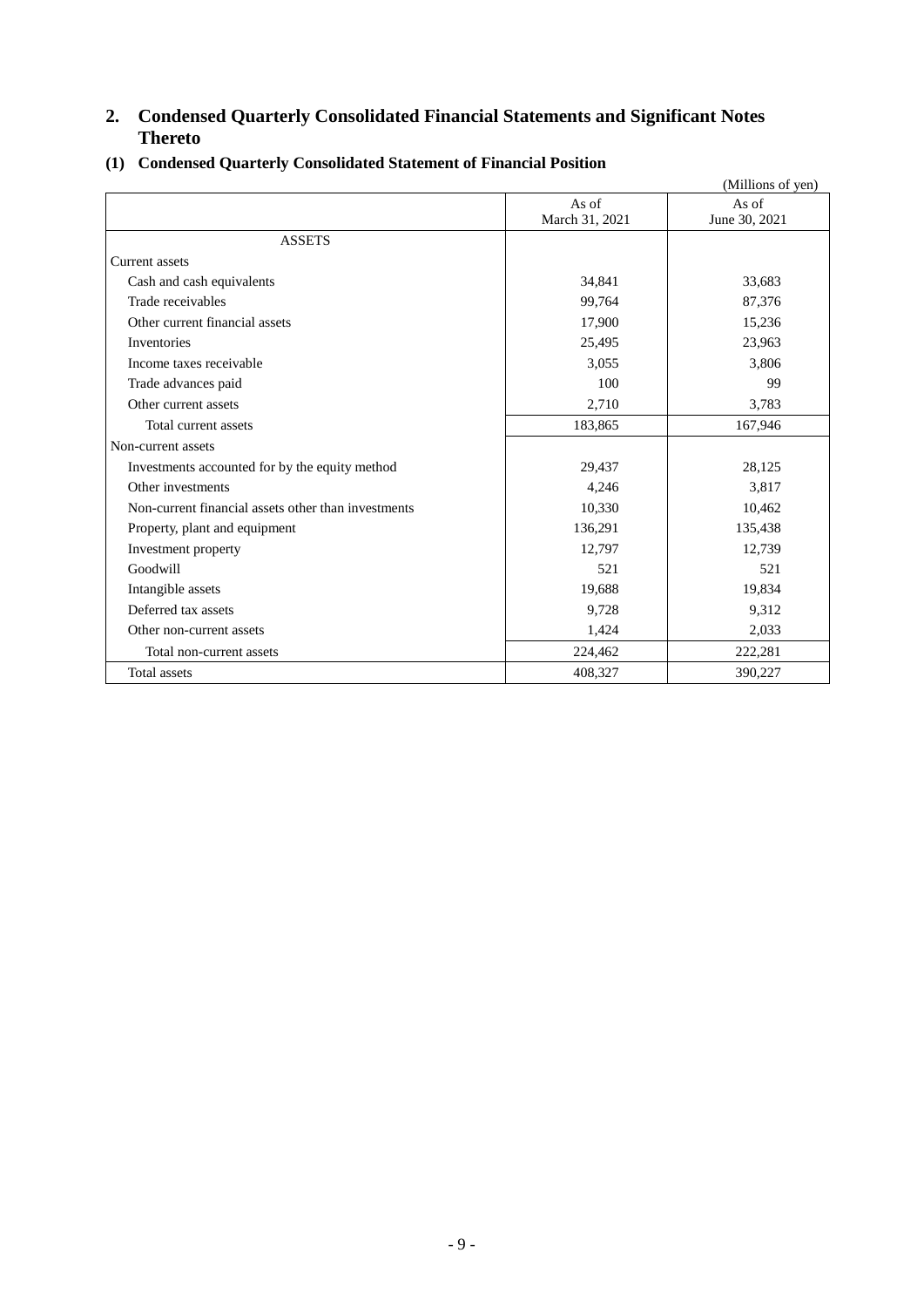|                                               |                | (Millions of yen) |
|-----------------------------------------------|----------------|-------------------|
|                                               | As of          | As of             |
|                                               | March 31, 2021 | June 30, 2021     |
| <b>LIABILITIES AND EQUITY</b>                 |                |                   |
| <b>Current liabilities</b>                    |                |                   |
| Short-term bonds and borrowings               | 3,041          | 15,311            |
| Trade payables                                | 102,768        | 90,501            |
| Lease liabilities                             | 10,285         | 9,904             |
| Other current financial liabilities           | 5,614          | 6,918             |
| Income taxes payable                          | 3,874          | 1,331             |
| Advances from customers                       | 11,006         | 8,501             |
| Other current liabilities                     | 14,353         | 10,889            |
| Total current liabilities                     | 150,941        | 143,355           |
| Non-current liabilities                       |                |                   |
| Non-current bonds and borrowings              | 14,418         | 4,422             |
| Lease liabilities                             | 50,499         | 50,086            |
| Other non-current financial liabilities       | 14,425         | 14,433            |
| Non-current liabilities for employee benefits | 9,925          | 10,682            |
| Deferred tax liabilities                      | 1,001          | 1,147             |
| Provisions                                    | 5,465          | 5,306             |
| Other non-current liabilities                 | 254            | 258               |
| Total non-current liabilities                 | 95,987         | 86,334            |
| <b>Total liabilities</b>                      | 246,928        | 229,689           |
| Equity                                        |                |                   |
| Common stock                                  | 19,878         | 19,878            |
| Capital surplus                               | 18,974         | 18,951            |
| Retained earnings                             | 99,829         | 99,370            |
| Other components of equity                    | (576)          | (950)             |
| Treasury stock                                | (1, 871)       | (1,871)           |
| Total shareholders' equity                    | 136,233        | 135,378           |
| Non-controlling interests                     | 25,165         | 25,160            |
| Total equity                                  | 161,399        | 160,538           |
| Total liabilities and equity                  | 408,327        | 390,227           |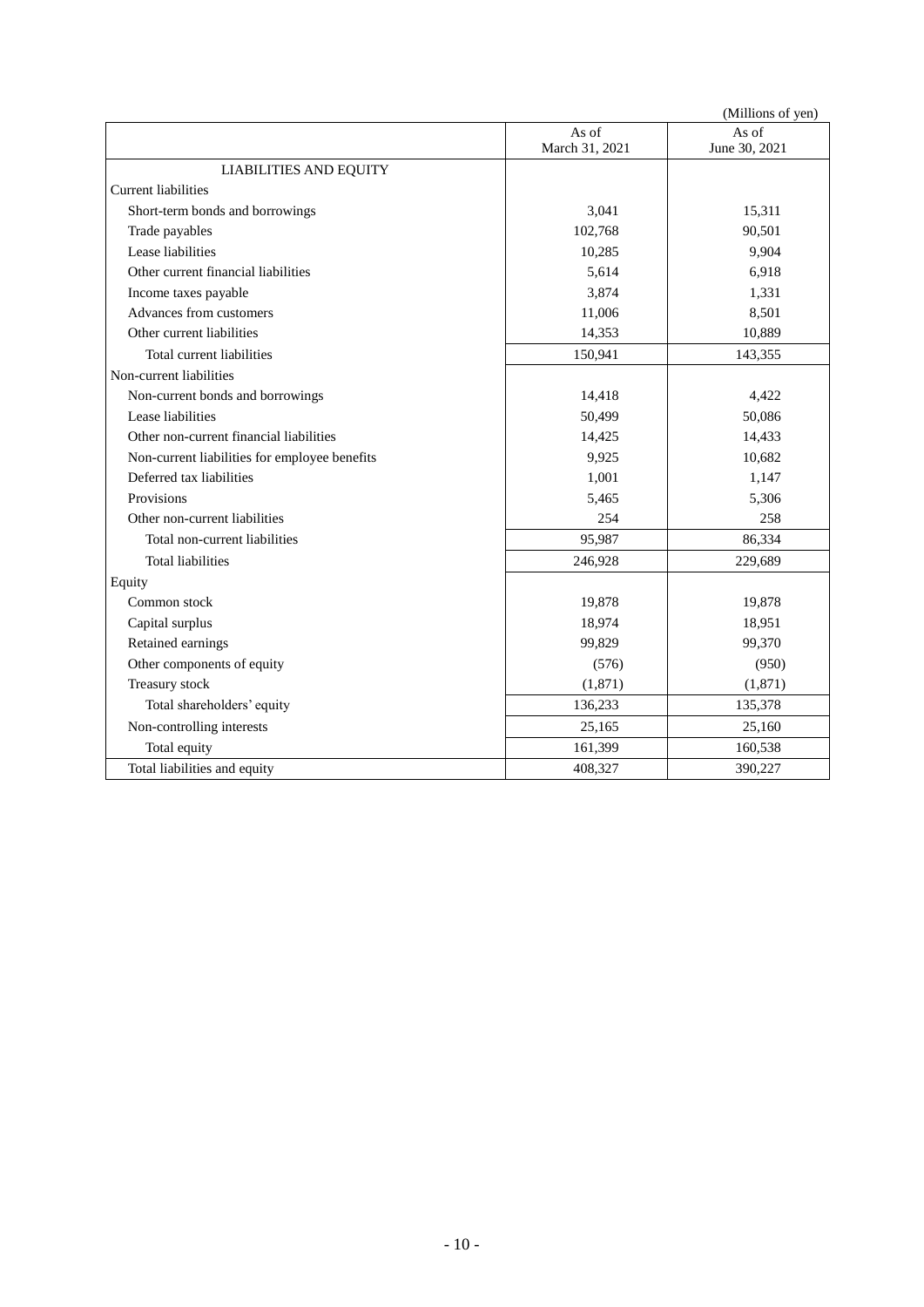# <span id="page-13-0"></span>**(2) Condensed Quarterly Consolidated Statement of Comprehensive Income**

|                                                                   |                    | (Millions of yen)  |
|-------------------------------------------------------------------|--------------------|--------------------|
|                                                                   | Three months ended | Three months ended |
|                                                                   | June 30, 2020      | June 30, 2021      |
| Revenue                                                           | 148,181            | 206,962            |
| Cost of sales                                                     | (127, 824)         | (186, 120)         |
| Gross profit                                                      | 20,357             | 20,842             |
| Other income and expense                                          |                    |                    |
| Selling, general and administrative expenses                      | (15,870)           | (16, 636)          |
| Loss from tangible assets, intangible assets and goodwill         | (27)               | (50)               |
| $Other - net$                                                     | (13)               | 169                |
| Total other income and expense                                    | (15,910)           | (16,517)           |
| Profit from operating activities                                  | 4,447              | 4,325              |
| Financial income and costs                                        |                    |                    |
| Interest income                                                   | 11                 | 8                  |
| Dividends received                                                | 464                | 82                 |
| Interest expense                                                  | (274)              | (221)              |
| Other financial income and costs – net                            | 10                 | 3                  |
| Total financial income and costs                                  | 211                | (128)              |
| Share of profit of investments accounted for by the equity method | 594                | 497                |
| Profit before tax                                                 | 5,252              | 4,694              |
| Income tax expense                                                | (1, 462)           | (1,387)            |
| Net profit                                                        | 3,790              | 3,307              |
| Net profit attributable to:                                       |                    |                    |
| Net profit attributable to Itochu Enex's shareholders             | 3,578              | 2,666              |
| Net profit attributable to non-controlling interests              | 212                | 641                |
| Total                                                             | 3,790              | 3,307              |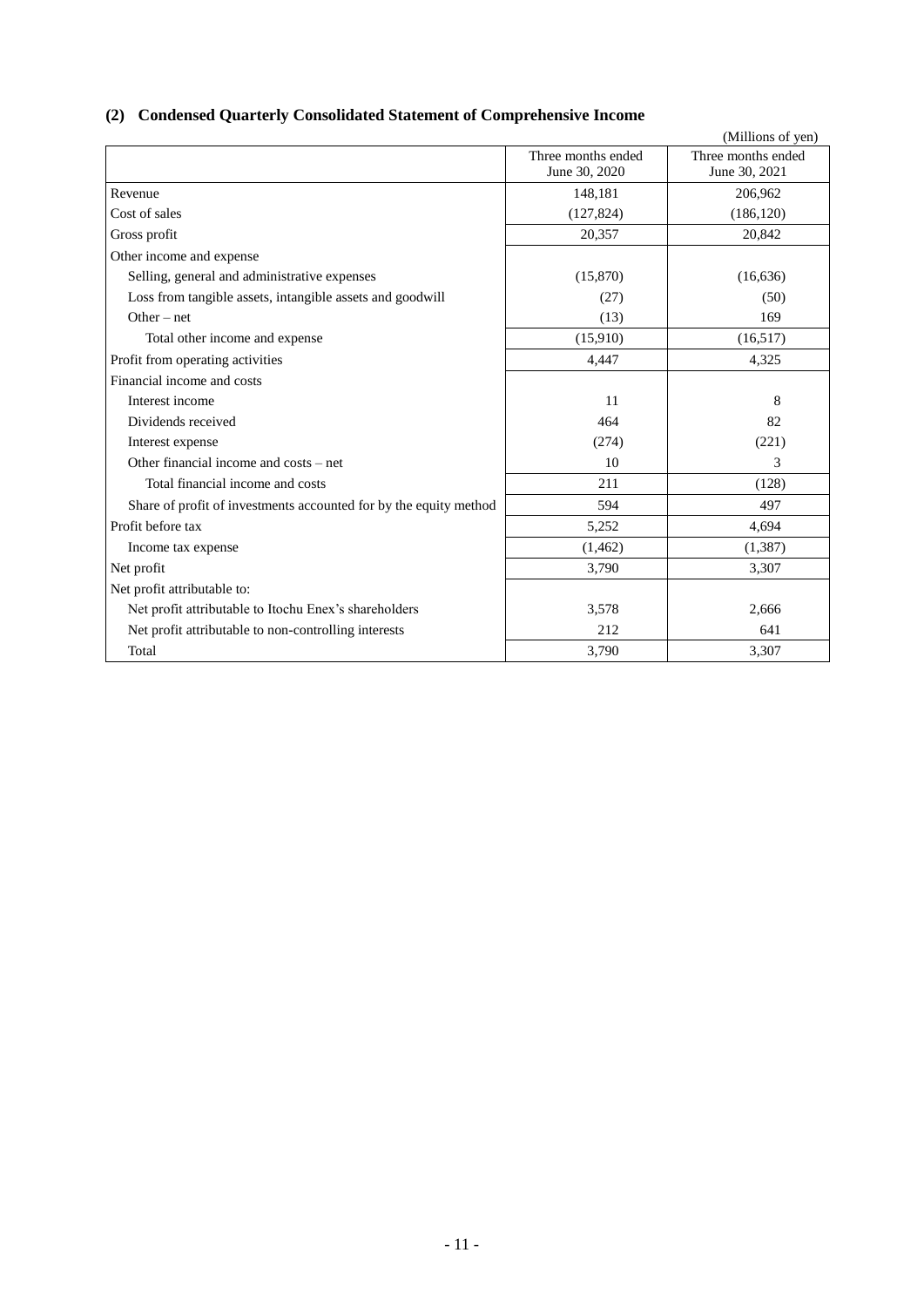|                                                                                 |                                     | (Millions of yen)                   |
|---------------------------------------------------------------------------------|-------------------------------------|-------------------------------------|
|                                                                                 | Three months ended<br>June 30, 2020 | Three months ended<br>June 30, 2021 |
| Other comprehensive income, net of tax effect                                   |                                     |                                     |
| Items that will not be reclassified to profit or loss                           |                                     |                                     |
| <b>FVTOCI</b> financial assets                                                  | 125                                 | 2                                   |
| Other comprehensive income of investments accounted for by the<br>equity method | 9                                   | 8                                   |
| Items that may be reclassified to profit or loss                                |                                     |                                     |
| Exchange differences on translating foreign operations                          | 8                                   | (2)                                 |
| Cash flow hedges                                                                | 10                                  | (15)                                |
| Other comprehensive income of investments accounted for by the<br>equity method | 193                                 | (329)                               |
| Total other comprehensive income, net of tax effect                             | 345                                 | (336)                               |
| Comprehensive income                                                            | 4,135                               | 2,971                               |
| Comprehensive income attributable to:                                           |                                     |                                     |
| Comprehensive income attributable to Itochu Enex's shareholders                 | 3,923                               | 2,330                               |
| Comprehensive income attributable to non-controlling interests                  | 212                                 | 641                                 |
| Total                                                                           | 4,135                               | 2,971                               |

|                                                               |       | 'Yen` |
|---------------------------------------------------------------|-------|-------|
| Earnings per share attributable to Itochu Enex's shareholders |       |       |
| Basic                                                         | 31.70 | 23.62 |
| Diluted                                                       | –     | –     |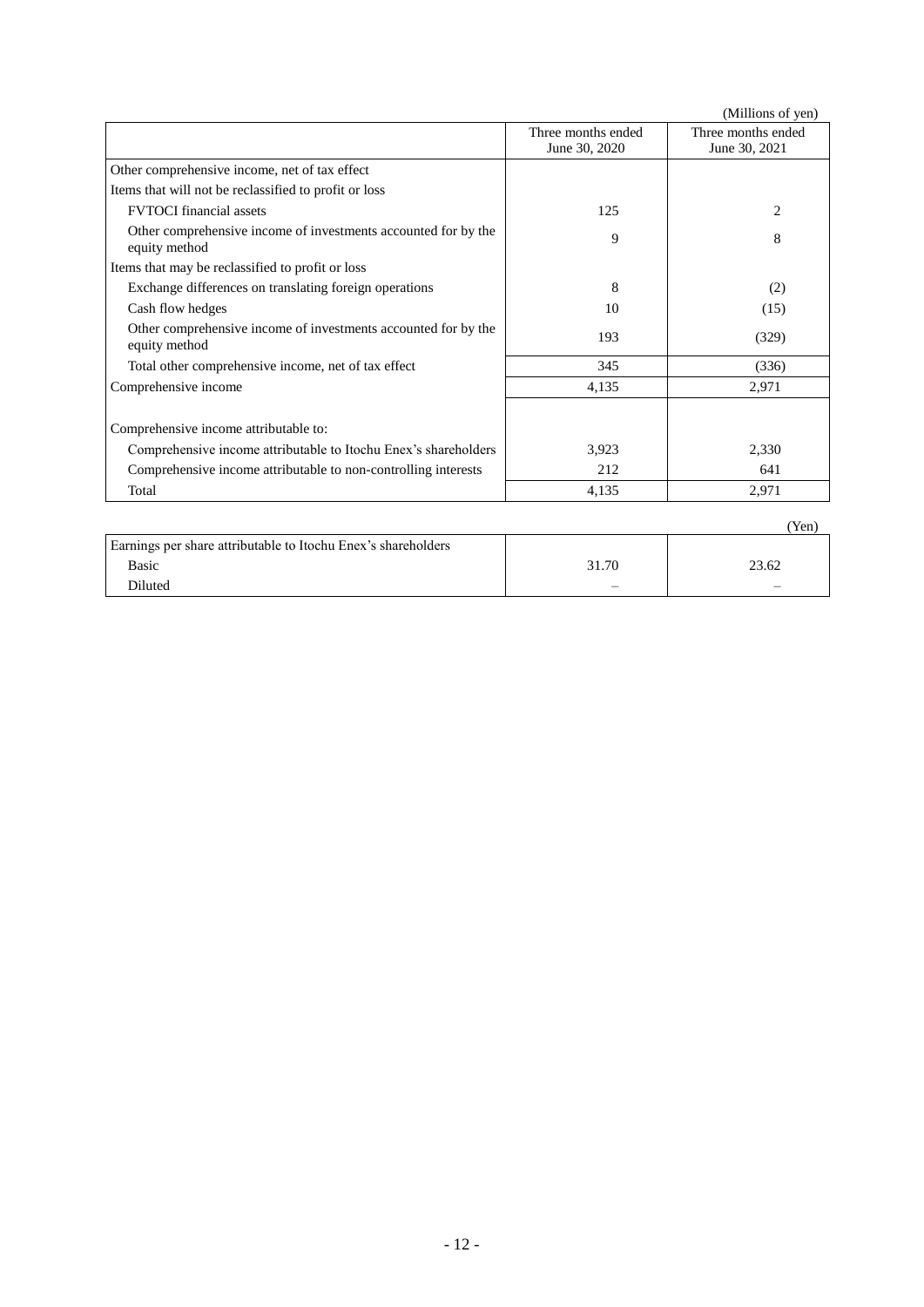# <span id="page-15-0"></span>**(3) Condensed Quarterly Consolidated Statement of Changes in Equity**

Three months ended June 30, 2020

|                               |                 |                    |                      |                                  |                   |                                  |                                  | (Millions of yen) |
|-------------------------------|-----------------|--------------------|----------------------|----------------------------------|-------------------|----------------------------------|----------------------------------|-------------------|
|                               |                 |                    |                      | Shareholders' equity             |                   |                                  |                                  |                   |
|                               | Common<br>stock | Capital<br>surplus | Retained<br>earnings | Other<br>components<br>of equity | Treasury<br>stock | Total<br>shareholders'<br>equity | Non-<br>controlling<br>interests | Total equity      |
| Balance at April 1, 2020      | 19,878          | 18,934             | 92,761               | (1,370)                          | (1,870)           | 128,333                          | 23,551                           | 151,884           |
| Net profit                    |                 |                    | 3,578                |                                  |                   | 3,578                            | 212                              | 3,790             |
| Other comprehensive<br>income |                 |                    |                      | 345                              |                   | 345                              | $\mathbf{0}$                     | 345               |
| Comprehensive income          |                 |                    | 3,578                | 345                              |                   | 3,923                            | 212                              | 4,135             |
| Transactions with owners      |                 |                    |                      |                                  |                   |                                  |                                  |                   |
| Cash dividends                |                 |                    | (2,599)              |                                  |                   | (2,599)                          | (675)                            | (3,274)           |
| Balance at June 30, 2020      | 19,878          | 18,934             | 93,740               | (1,025)                          | (1,870)           | 129,657                          | 23,088                           | 152,745           |
|                               |                 |                    |                      |                                  |                   |                                  |                                  |                   |

Three months ended June 30, 2021

|                                                                           |                      |                    |                      |                                  |                   |                                  |                                  | (Millions of yen) |
|---------------------------------------------------------------------------|----------------------|--------------------|----------------------|----------------------------------|-------------------|----------------------------------|----------------------------------|-------------------|
|                                                                           | Shareholders' equity |                    |                      |                                  |                   |                                  |                                  |                   |
|                                                                           | Common<br>stock      | Capital<br>surplus | Retained<br>earnings | Other<br>components<br>of equity | Treasury<br>stock | Total<br>shareholders'<br>equity | Non-<br>controlling<br>interests | Total equity      |
| Balance at April 1, 2021                                                  | 19,878               | 18,974             | 99,829               | (576)                            | (1,871)           | 136,233                          | 25,165                           | 161,399           |
| Net profit                                                                |                      |                    | 2,666                |                                  |                   | 2,666                            | 641                              | 3,307             |
| Other comprehensive<br>income                                             |                      |                    |                      | (336)                            |                   | (336)                            | (0)                              | (336)             |
| Comprehensive income                                                      |                      |                    | 2,666                | (336)                            |                   | 2,330                            | 641                              | 2,971             |
| Transactions with owners                                                  |                      |                    |                      |                                  |                   |                                  |                                  |                   |
| Cash dividends                                                            |                      |                    | (3,164)              |                                  |                   | (3,164)                          | (646)                            | (3,810)           |
| Changes due to additional<br>acquisitions of interests in<br>subsidiaries |                      | (23)               |                      |                                  |                   | (23)                             |                                  | (23)              |
| Transfer from other<br>components of equity to<br>retained earnings       |                      |                    | 39                   | (39)                             |                   |                                  |                                  |                   |
| Purchase and disposal of<br>treasury stock                                |                      |                    |                      |                                  | (0)               | (0)                              |                                  | (0)               |
| Balance at June 30, 2021                                                  | 19,878               | 18,951             | 99,370               | (950)                            | (1,871)           | 135,378                          | 25,160                           | 160,538           |
|                                                                           |                      |                    |                      |                                  |                   |                                  |                                  |                   |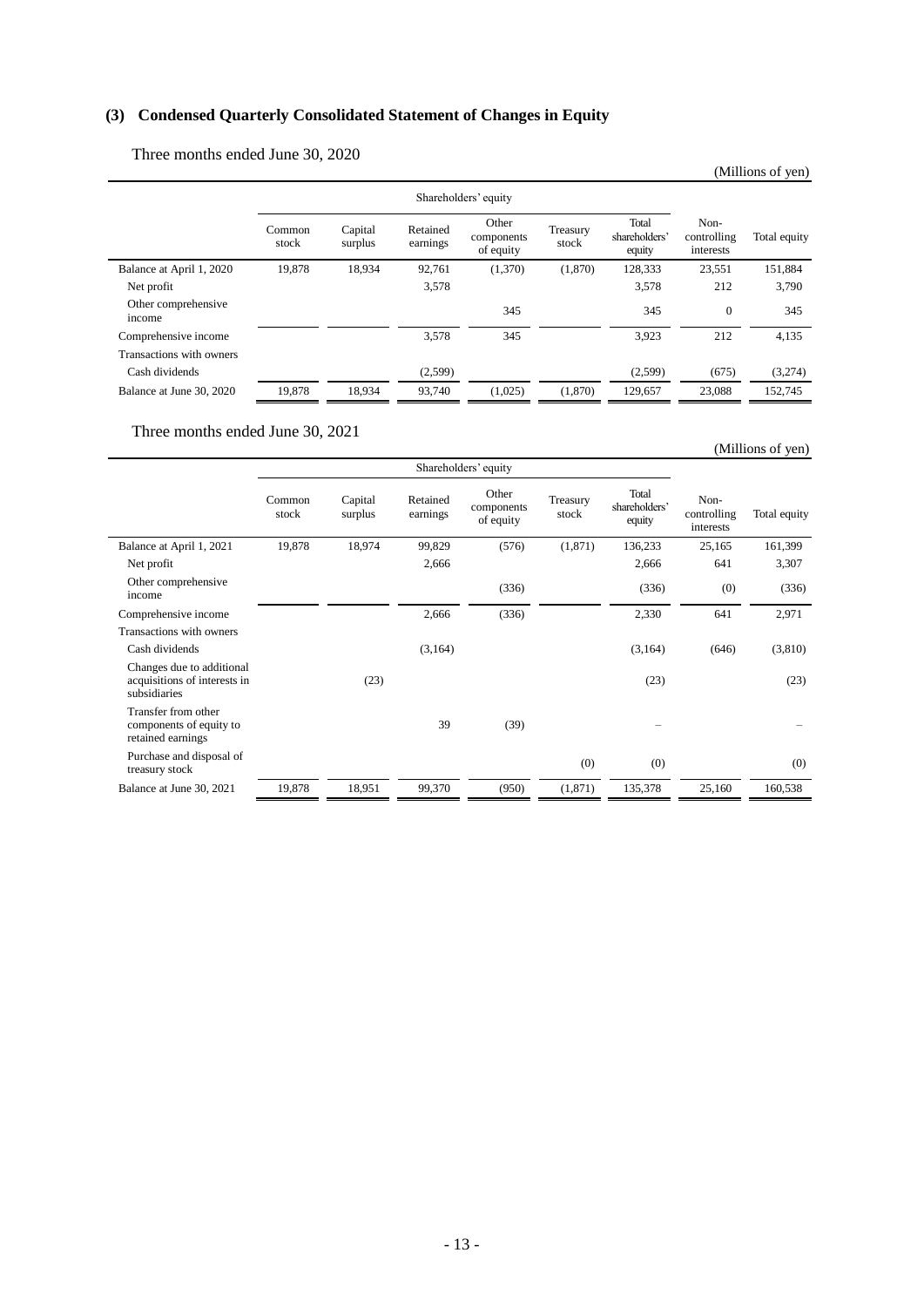# <span id="page-16-0"></span>**(4) Condensed Quarterly Consolidated Statement of Cash Flows**

|                                                                                                                 |                                     | (Millions of yen)                   |
|-----------------------------------------------------------------------------------------------------------------|-------------------------------------|-------------------------------------|
|                                                                                                                 | Three months ended<br>June 30, 2020 | Three months ended<br>June 30, 2021 |
| Cash flows from operating activities                                                                            |                                     |                                     |
| Profit before tax                                                                                               | 5,252                               | 4,694                               |
| Depreciation and amortization                                                                                   | 4,907                               | 5,097                               |
| Loss from tangible assets, intangible assets and goodwill                                                       | 27                                  | 50                                  |
| Financial income and costs                                                                                      | (211)                               | 128                                 |
| Share of profit of investments accounted for by the equity method                                               | (594)                               | (497)                               |
| Decrease in trade receivables                                                                                   | 22,582                              | 12,412                              |
| Decrease in inventories                                                                                         | 450                                 | 1,514                               |
| Decrease in trade payables                                                                                      | (15,524)                            | (12, 285)                           |
| Other $-$ net                                                                                                   | 1,310                               | (1,480)                             |
| Dividends received                                                                                              | 1.597                               | 652                                 |
| Interest received                                                                                               | 10                                  | 8                                   |
| Interest expense                                                                                                | (228)                               | (182)                               |
| Income taxes paid                                                                                               | (3,261)                             | (4,186)                             |
| Net cash flows provided by operating activities                                                                 | 16,317                              | 5,925                               |
| Cash flows from investing activities                                                                            |                                     |                                     |
| Purchase of investments (including investments accounted for by<br>the equity method)                           | (170)                               | (119)                               |
| Proceeds from sales and redemption of investments (including<br>investments accounted for by the equity method) | 299                                 | 436                                 |
| Payment for loans receivable                                                                                    | (290)                               | (117)                               |
| Collection of loans receivable                                                                                  | 258                                 | 166                                 |
| Payments for purchase of property, plant and equipment and<br>investment property                               | (2,315)                             | (2,668)                             |
| Proceeds from sales of property, plant and equipment and<br>investment property                                 | 291                                 | 273                                 |
| Purchase of intangible assets                                                                                   | (380)                               | (543)                               |
| Proceeds from sales of intangible assets                                                                        | 113                                 | 1                                   |
| Decrease in deposits paid - net                                                                                 | 11,021                              |                                     |
| $Other-net$                                                                                                     | (375)                               | (135)                               |
| Net cash flows provided by (used in) investing activities                                                       | 8,452                               | (2,706)                             |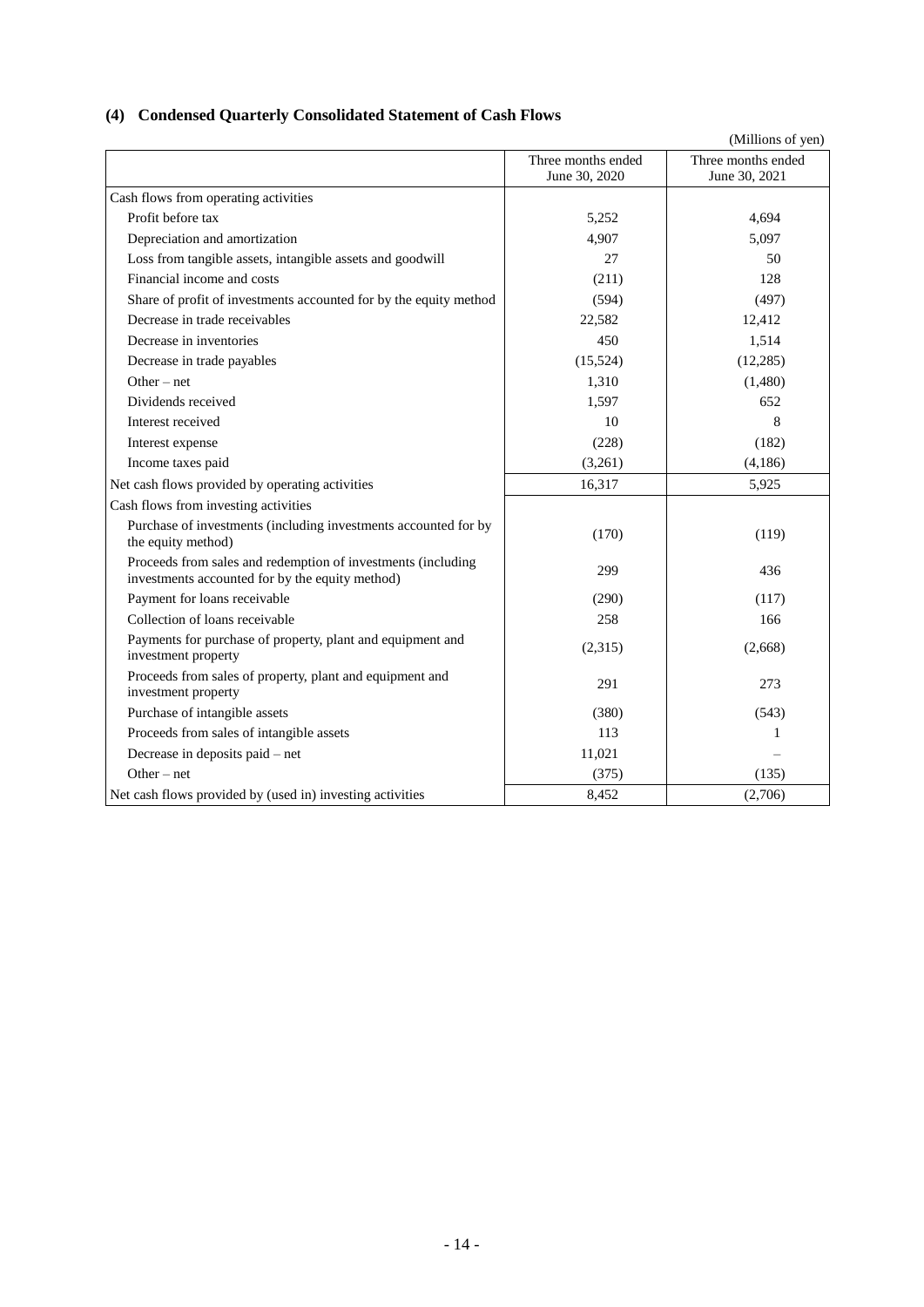(Millions of yen)

|                                                              | Three months ended<br>June 30, 2020 | Three months ended<br>June 30, 2021 |
|--------------------------------------------------------------|-------------------------------------|-------------------------------------|
| Cash flows from financing activities                         |                                     |                                     |
| Proceeds from bonds and borrowings                           | 10,000                              |                                     |
| Repayments of bonds and borrowings                           | (363)                               | (169)                               |
| Repayments of lease liabilities                              | (2,837)                             | (2,798)                             |
| Net increase (decrease) in short-term borrowings             | (598)                               | 2,398                               |
| Cash dividends paid to Itochu Enex's shareholders            | (2,599)                             | (3,164)                             |
| Cash dividends paid to non-controlling interests             | (675)                               | (646)                               |
| Purchase of treasury stock                                   |                                     | (0)                                 |
| Net cash flows provided by (used in) financing activities    | 2,928                               | (4,379)                             |
| Net increase (decrease) in cash and cash equivalents         | 27,697                              | (1,160)                             |
| Cash and cash equivalents at the beginning of the period     | 19,243                              | 34,841                              |
| Effect of exchange rate changes on cash and cash equivalents | (8)                                 | $\overline{c}$                      |
| Cash and cash equivalents at the end of the period           | 46,932                              | 33,683                              |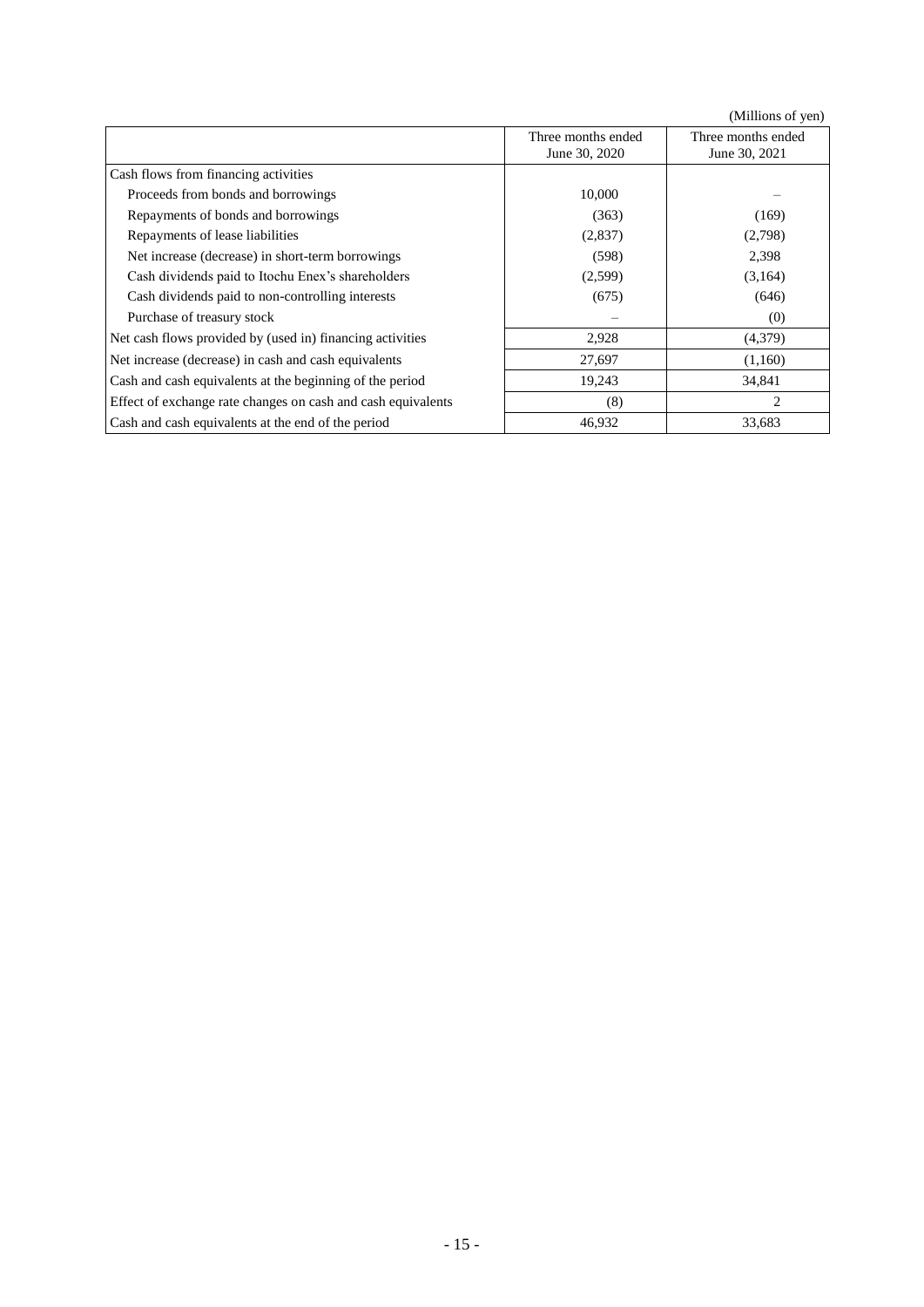### <span id="page-18-0"></span>**(5) Notes on Uncertainties of Entity's Ability to Continue as Going Concern**

No items to report.

#### <span id="page-18-1"></span>**(6) Segment Information**

Three months ended June 30, 2020

|                                                          |                       |                      |                                           |                                   |         | (101111101150111011) |              |  |
|----------------------------------------------------------|-----------------------|----------------------|-------------------------------------------|-----------------------------------|---------|----------------------|--------------|--|
|                                                          | Reportable segment    |                      |                                           |                                   |         |                      |              |  |
|                                                          | Home-Life<br>Division | Car-Life<br>Division | Industrial<br><b>Business</b><br>Division | Power $\&$<br>Utility<br>Division | Total   | Adjustment           | Consolidated |  |
| Revenue                                                  |                       |                      |                                           |                                   |         |                      |              |  |
| Revenue from external<br>customers                       | 15,766                | 81,682               | 32,262                                    | 18,471                            | 148,181 |                      | 148,181      |  |
| Intersegment revenue                                     | 1                     | 1,258                | 1,256                                     | 933                               | 3,448   | (3, 448)             |              |  |
| Total revenue                                            | 15,767                | 82,940               | 33,518                                    | 19,404                            | 151,629 | (3, 448)             | 148,181      |  |
| Gross profit                                             | 4,630                 | 10,329               | 2,723                                     | 2,675                             | 20,357  |                      | 20,357       |  |
| Profit from operating<br>activities                      | 57                    | 908                  | 1,730                                     | 1,474                             | 4,169   | 278                  | 4,447        |  |
| Profit before tax                                        | 278                   | 806                  | 2,179                                     | 1,744                             | 5,007   | 245                  | 5,252        |  |
| Net profit attributable to<br>Itochu Enex's shareholders | 173                   | 633                  | 1,539                                     | 1,111                             | 3,456   | 122                  | 3,578        |  |
|                                                          |                       |                      |                                           |                                   |         |                      |              |  |

 $(M<sub>ii</sub>)$  (Millions of you)

#### Other items

Total assets 61,749 139,076 43,998 93,862 338,685 43,016 381,701

(Note) Intersegment transactions have been decided by reference to the market price.

The adjustment of ¥122 million to net profit attributable to Itochu Enex's shareholders represents corporate profit (loss) not allocated to reportable segments.

The adjustment of ¥43,016 million to total assets represents corporate assets not allocated to reportable segments.